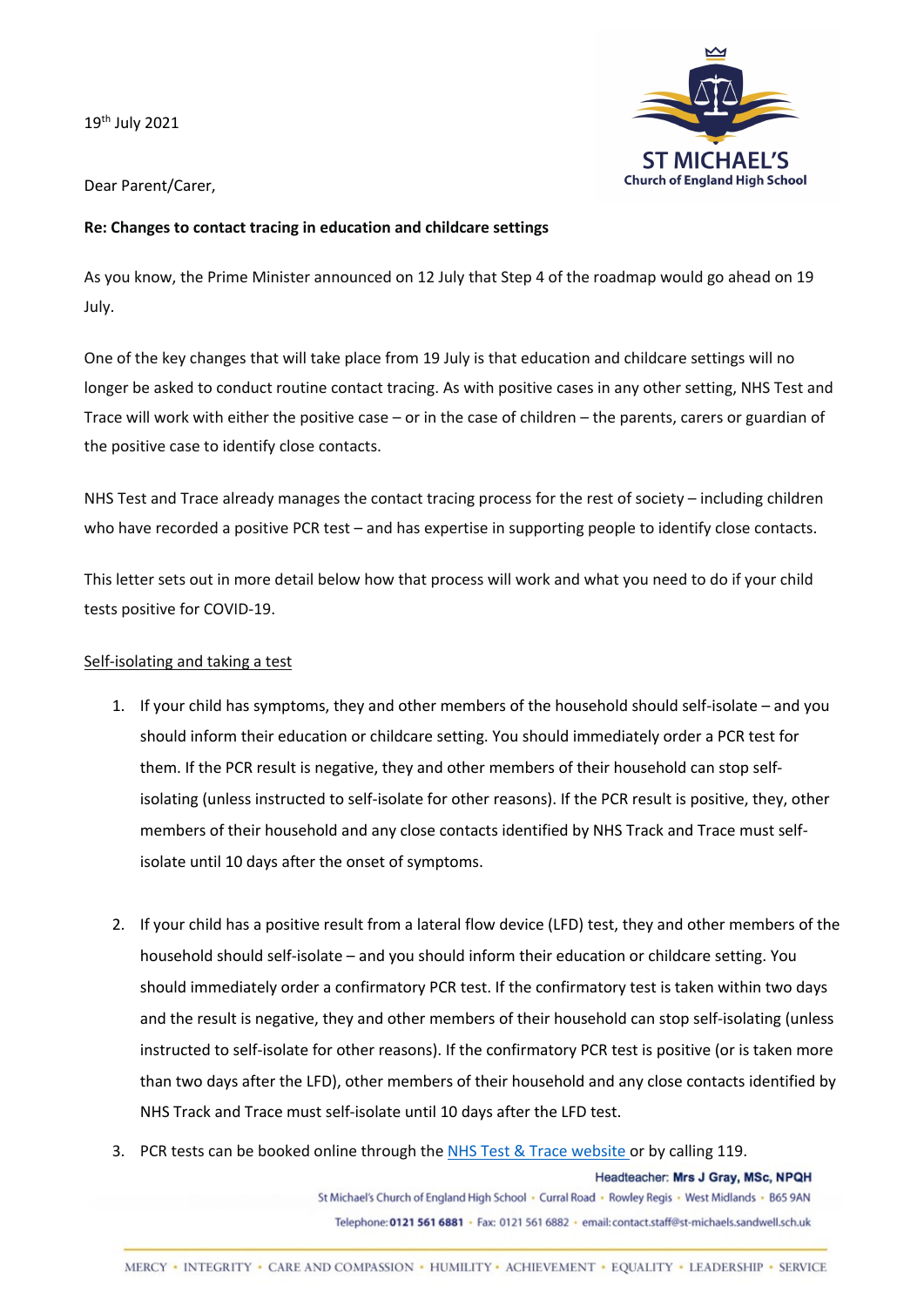4. PCR test results will be recorded with NHS Test and Trace automatically, but you should also communicate the result to the education or childcare setting during term time or summer provision.

## Contact tracing

- 5. If your child gets a positive PCR test result, NHS Test and Trace will contact you, using the details you registered when ordering the PCR test. You and/or your child will be asked a series of specific questions designed to identify who your child has been in close contact with. Being in an education or childcare setting with someone who has tested positive for COVID-19 will not necessarily mean a person is identified as a close contact.
- 6. You will be asked to provide the contact details, if you know them, of any of the individuals or their parents or guardians – who have been identified as close contacts. NHS Test and Trace will then get in touch with these close contacts and provide appropriate instructions or advice (see below).

## Self-isolation and/or testing of close contacts

- 7. At present, anyone identified as a close contact is legally required to self-isolate and must not attend their education or childcare setting (the only exception is if they are participating in a daily contact testing trial). Anyone identified as a non-household close contact by NHS Track and Trace must selfisolate until 10 days after the date of their most recent contact with that person. If they live in the same household, they must self-isolate until 10 days after the date of that person developing symptoms (see point 1 above) or, if that person was asymptomatic, the date of their test (see point 2 above). NHS Test and Trace will notify you of the day on which the self-isolation period ends.
- 8. Close contacts are also advised to take a PCR test. If the test result is negative, they must still complete the full self-isolation period, as the test will not detect all positive cases. If the result is positive, they will need to self-isolate for a further 10 days – and NHS Test and Trace will contact them to identify any close contacts.
- 9. **From 16 August,** if the close contact is under 18, they will not have to self-isolate (in line with the policy for fully vaccinated adults) but will be asked to take an PCR test immediately, other than for very young children identified as non-household contacts, and they will not need to self-isolate while awaiting the results of the test. If the PCR test is positive, they will be required to self-isolate for 10 days from the date of the test. NHS Test and Trace will then get in touch to identify close contacts (see points 5 and 6 above). Further guidance on these changes to self-isolation will be provided shortly.